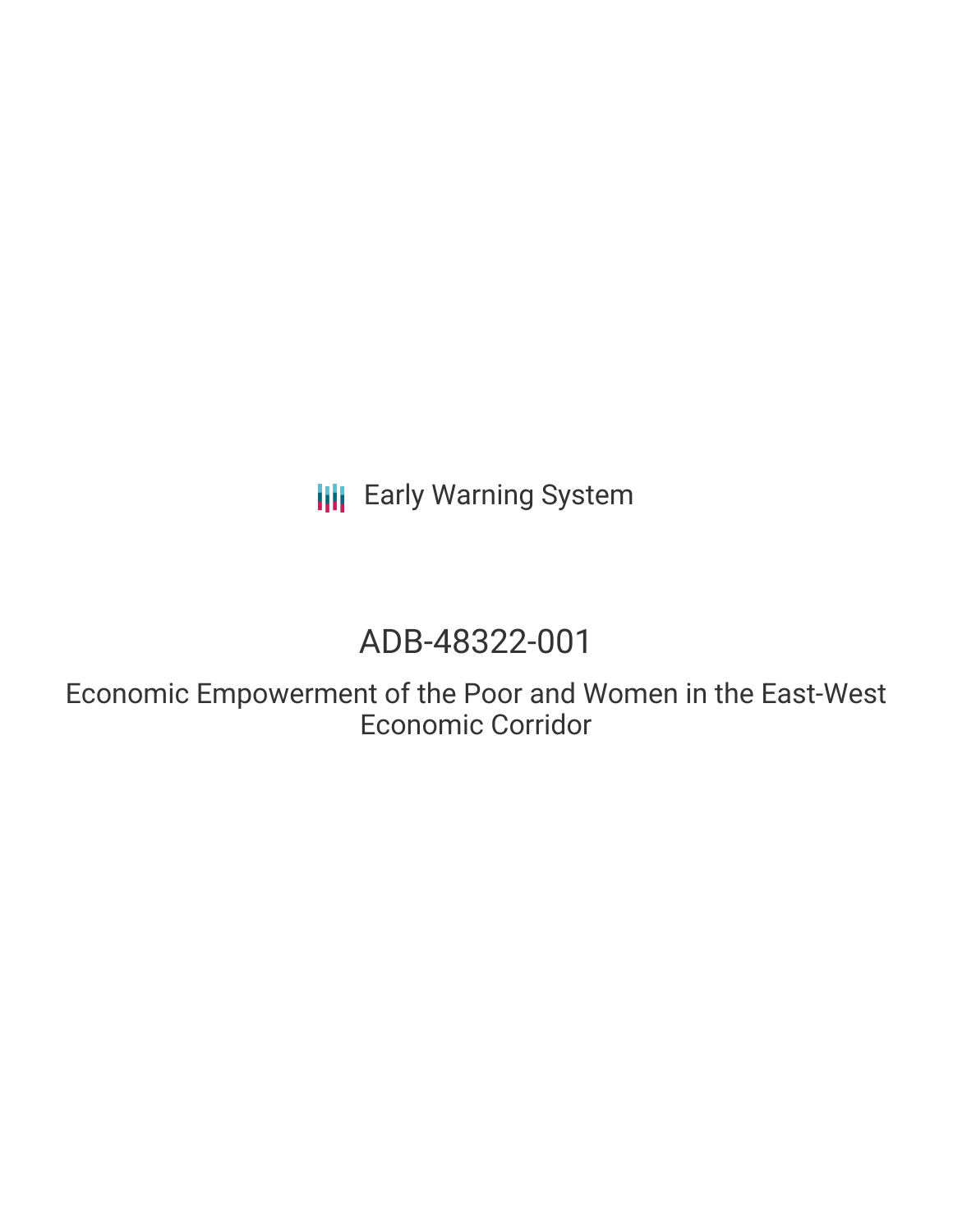

#### **Quick Facts**

| <b>Countries</b>               | Myanmar                        |
|--------------------------------|--------------------------------|
| <b>Financial Institutions</b>  | Asian Development Bank (ADB)   |
| <b>Status</b>                  | Active                         |
| <b>Bank Risk Rating</b>        | U                              |
| <b>Voting Date</b>             | 2015-12-15                     |
| <b>Borrower</b>                | Ministry of Hotels and Tourism |
| <b>Sectors</b>                 | Finance, Technical Cooperation |
| <b>Investment Type(s)</b>      | Grant                          |
| <b>Investment Amount (USD)</b> | \$3.00 million                 |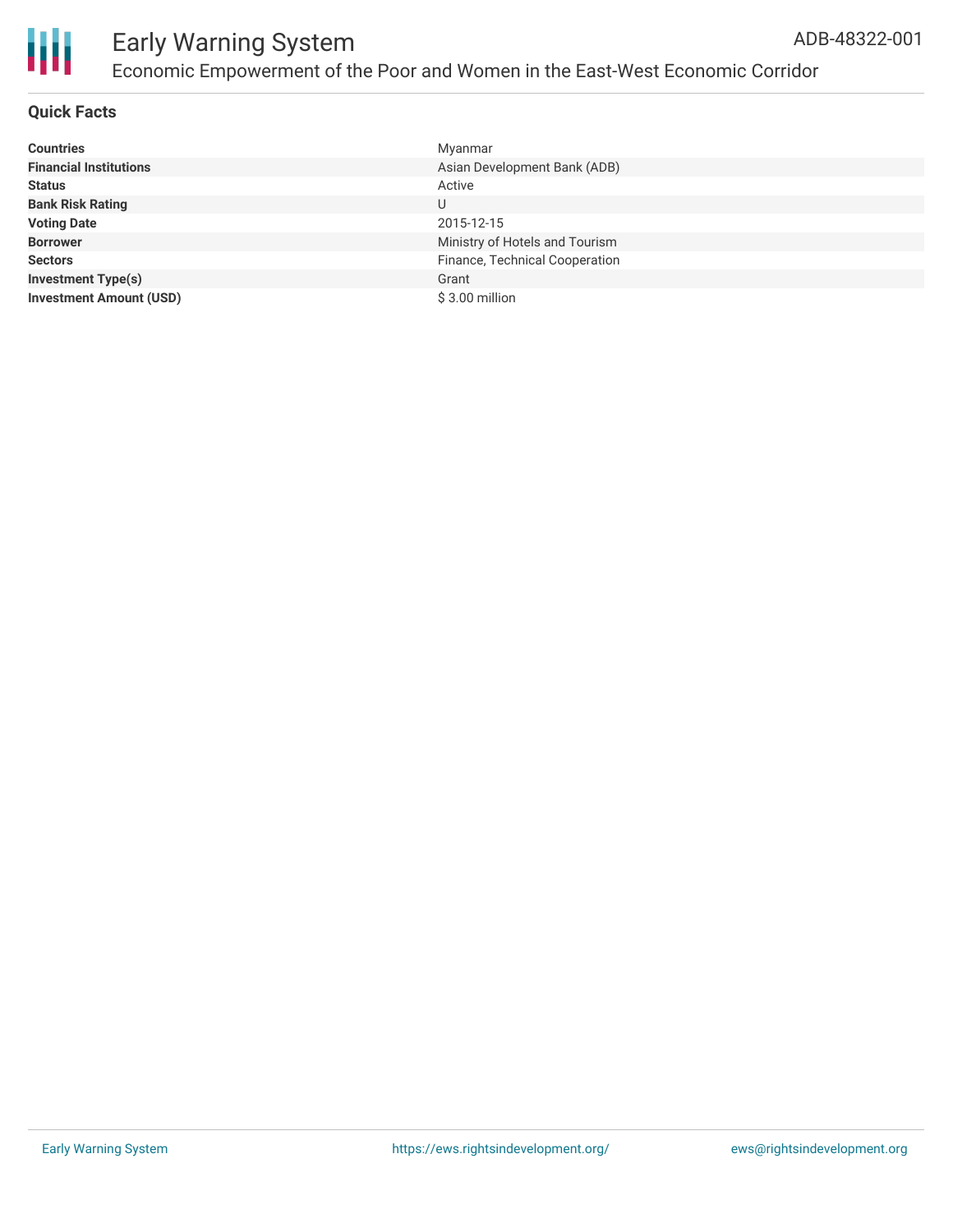



### **Project Description**

This project finances support for micro and small enterprise development and increased employment and economic opportunities for the poor and women selling crafts and local food to tourists and residents in the East-West Economic Corridor. This includes access technical training, skills in business management, appropriate technology, finance, and markets to build competitive and sustainable businesses and contribute to reducing household poverty.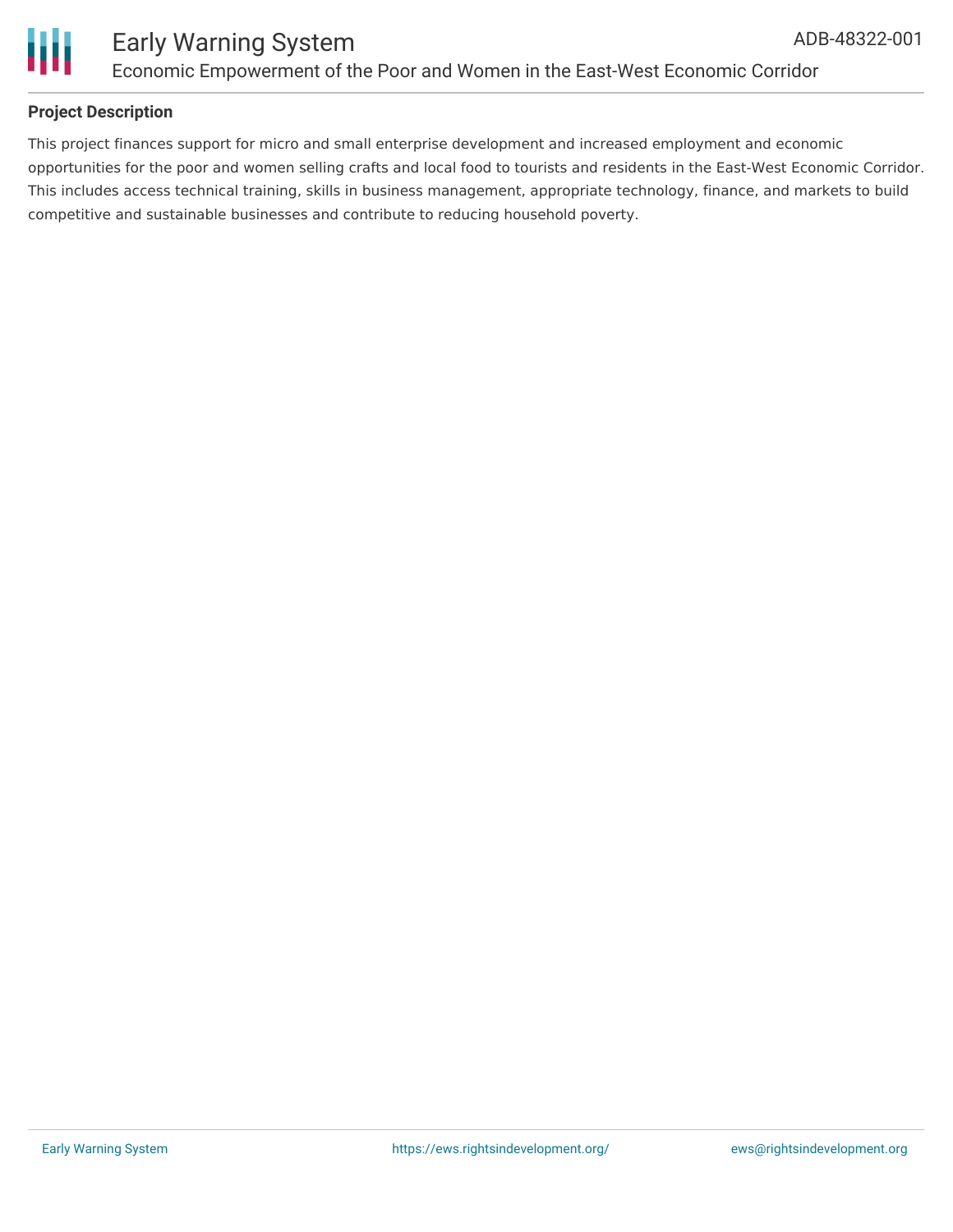

# Early Warning System Economic Empowerment of the Poor and Women in the East-West Economic Corridor

#### **Investment Description**

Asian Development Bank (ADB)

This project is funded by the Asian Development Bank's Japan Fund for Poverty Reduction.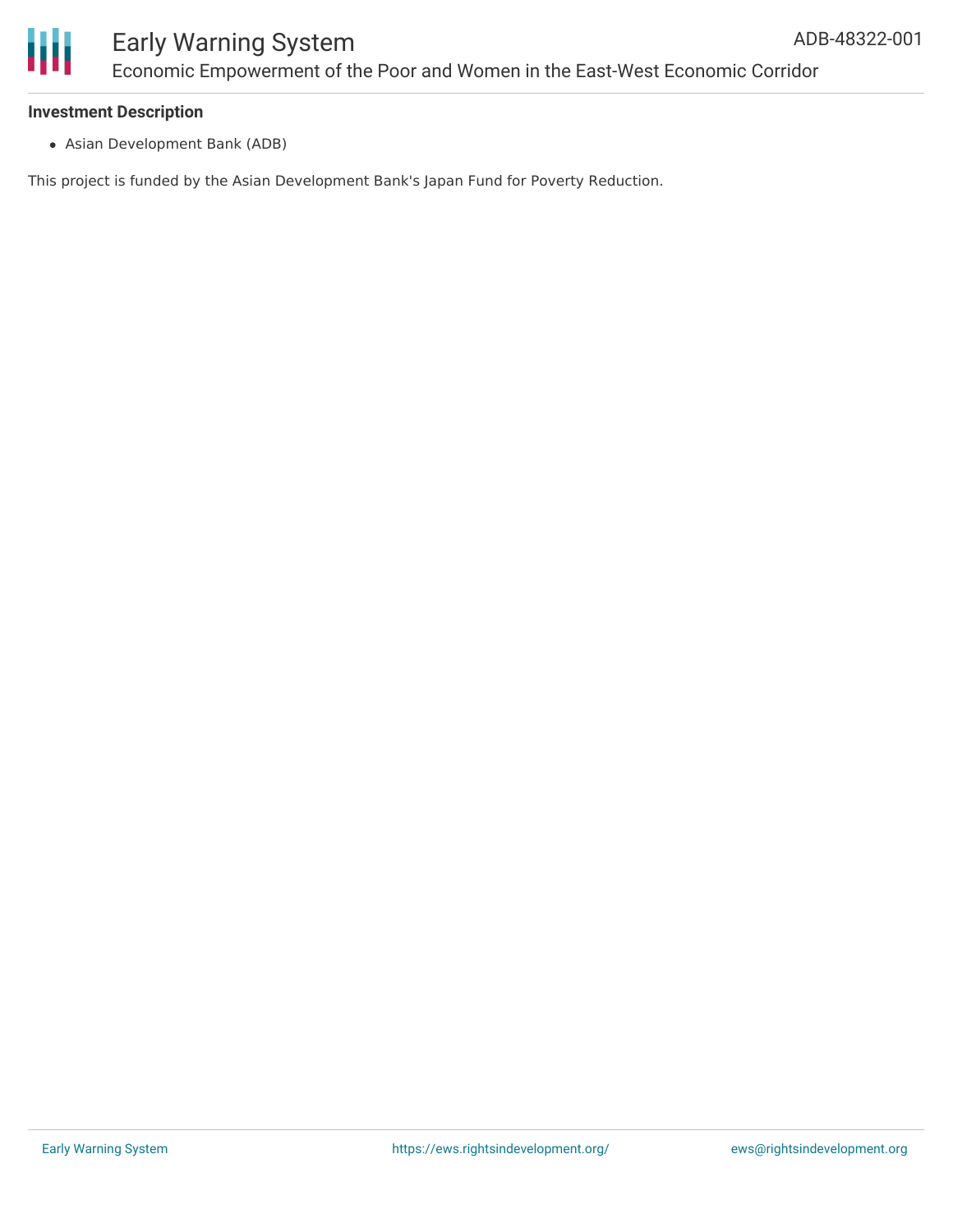

### **Contact Information**

\*No contacts available\*

#### ACCOUNTABILITY MECHANISM OF ADB

The Accountability Mechanism is an independent complaint mechanism and fact-finding body for people who believe they are likely to be, or have been, adversely affected by an Asian Development Bank-financed project. If you submit a complaint to the Accountability Mechanism, they may investigate to assess whether the Asian Development Bank is following its own policies and procedures for preventing harm to people or the environment. You can learn more about the Accountability Mechanism and how to file a complaint at: http://www.adb.org/site/accountability-mechanism/main